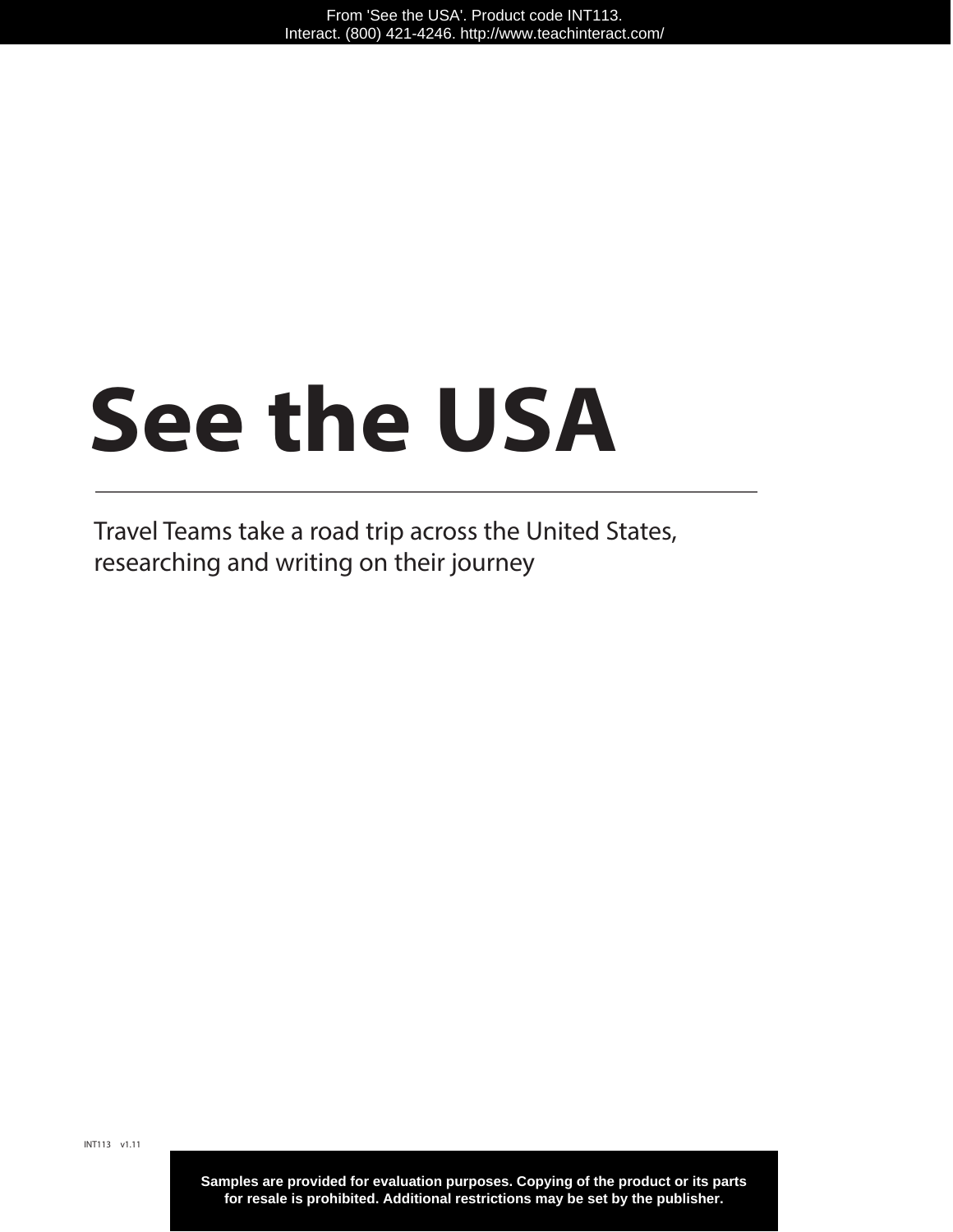$\bullet$ 



## **Purpose and Overview**

 $\qquad \qquad \blacksquare$ 

| How are students organized? 8 |  |
|-------------------------------|--|
| How much time is required?8   |  |
| How is learning assessed?9    |  |
|                               |  |
|                               |  |
|                               |  |

| Getting Started  II              |  |
|----------------------------------|--|
| Additional Materials Required 13 |  |
|                                  |  |
|                                  |  |

## **Lesson Plan**

| Showing Writing Mini-Lesson35 |  |
|-------------------------------|--|
| <b>Rubrics  36</b>            |  |
|                               |  |
| Team Roster  42               |  |
| Student Map  43               |  |
|                               |  |
| Debit Cards  45               |  |
| Checkbook Register  46        |  |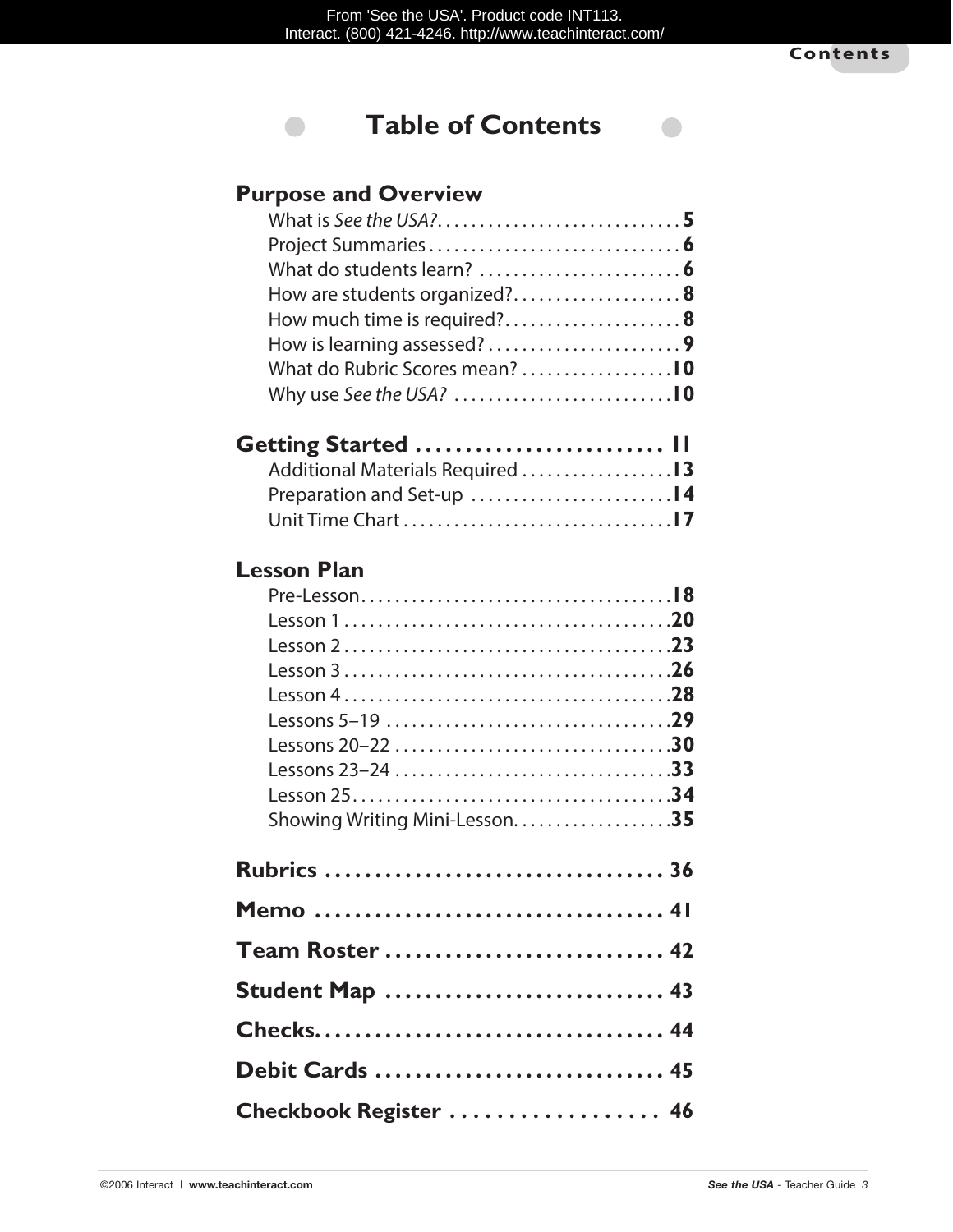| Partz Rent-a-Car 47           |
|-------------------------------|
| Daily Expenditures  48        |
|                               |
| Point-of-Interest Research 51 |
| Sample Points of Interest52   |
| Assignment Log57              |
| Model Assignment Log 59       |
|                               |
| My Travel Essay65             |
| Travel Essay Pre-writing66    |
| Delightfully Descriptive. 68  |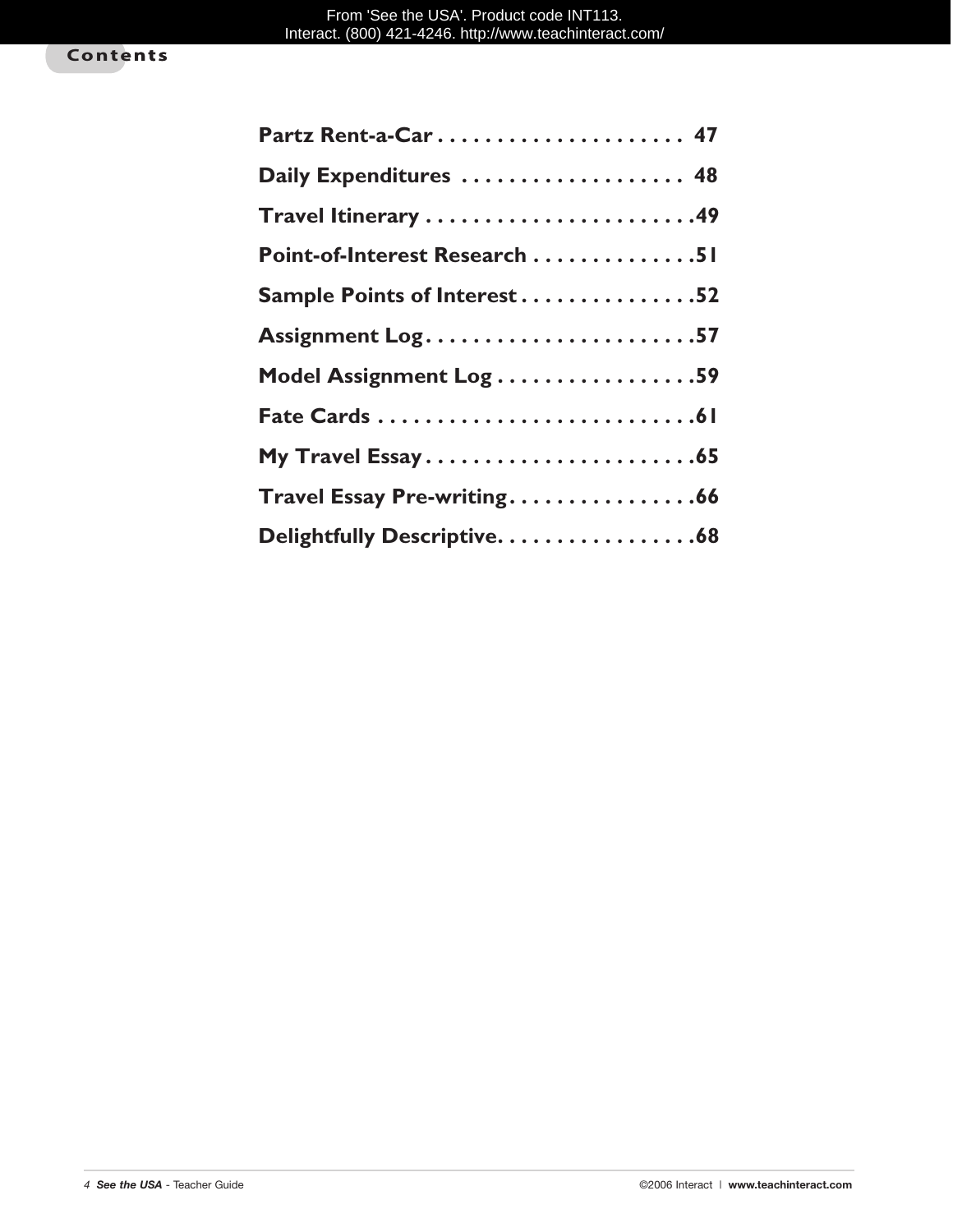#### **Purpose and Overview**

# **Purpose and Overview**

### **What is** *See the USA***?**

*See the USA* is a cooperative group unit in which third through sixth graders use geography, math, and language arts skills. In the unit, student Travel Teams traverse the country gathering facts and features of selected states along their routes. As they travel, they complete a variety of written and artistic Team Projects that effectively communicate their learning.

Before beginning their assignment for Global Travel magazine, Travel Teams gather maps and other helpful travel resources, then develop a travel itinerary. Teams depart from the West Coast and travel via major interstate routes (Interstate 90 from Seattle, Interstate 84 from Portland, Interstate 80 from San Francisco, Interstate 10 from Los Angeles, and Interstate 15 from San Diego). Teams may travel no more than 480 miles in one day, so they must estimate and plan their course accordingly.

Daily duties include calculating miles traveled (students select their next destination and check to be sure it is within 480 miles of their starting point), determining daily expenditures, writing checks, and keeping financial accounts balanced. Students "visit" a point of interest in each state and meet fates that move them forward or slow them down with delays and additional costs. As they research states and points of interest, students amass knowledge that enables them to complete an individual Final Project. After reaching the East Coast, students prepare an exciting travel brochure or write a convincing, publishable Travel Essay that powerfully portrays a particular point of interest in this vast and diverse country. Students present their Final Projects to the Editorial Review Board of their employer, *Global Travel* magazine.

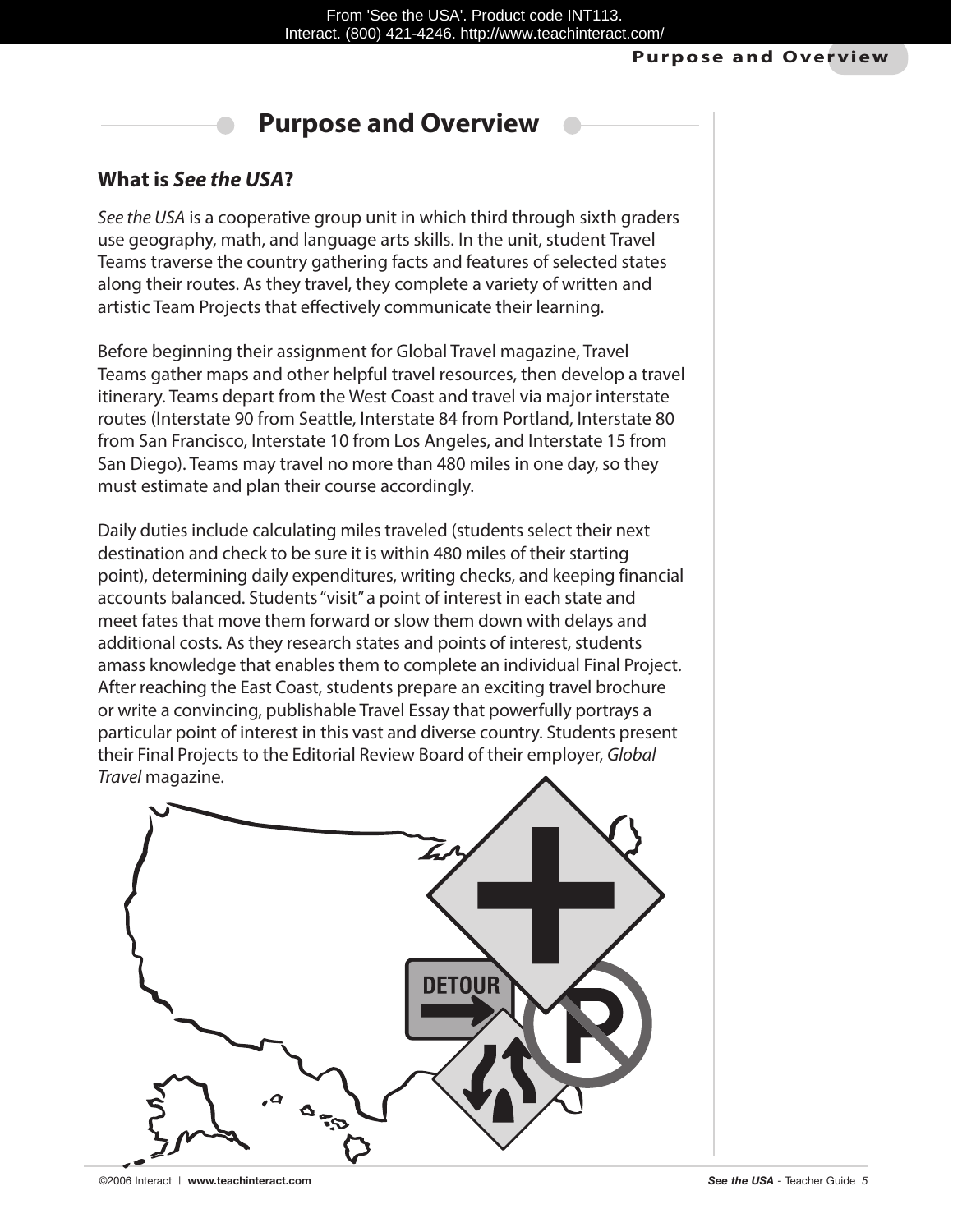## **Project Summaries**

Travel Teams will complete the following projects in the following formats:

| <b>Individual Project</b>       |                        |           | # of Projects           |
|---------------------------------|------------------------|-----------|-------------------------|
| <b>Sightseeing Postcards</b>    | 5" x 8" index cards    |           | 2                       |
| <b>Team Projects</b>            |                        |           | # of Projects           |
| <b>State-Discovery Posters</b>  | $12" \times 18"$       |           | 2                       |
| Welcome Billboards              | $9" \times 12"$        |           | $\overline{\mathbf{2}}$ |
| <b>Team Travel Features</b>     | $12" \times 18"$       |           | $\overline{2}$          |
| Point-of-Interest Research      | $12" \times 18"$       |           | 8                       |
| <b>Individual Final Project</b> |                        |           |                         |
| <b>Travel Brochure</b>          | $8\frac{1}{2}$ " x 11" | tri-fold  |                         |
| <b>Travel Essay</b>             | $8\frac{1}{2}$ " x 11" | 1–3 pages |                         |

## **What do students learn?**

By using *See the USA*, your students will gain and experience the following:

#### *Knowledge*

- Political, physical, and historical features of the United States
- Individual characteristics and unique attributes of different states
- Basic economics of how to budget and pay for expenses and manage a checking account

#### *Skills*

- • Using and interpreting maps
- Researching state-specific information using a variety of resources
- Writing letters
- Writing a descriptive travel essay
- • Making oral presentations
- • Critical thinking and decision-making
- • Reading for information
- • Working cooperatively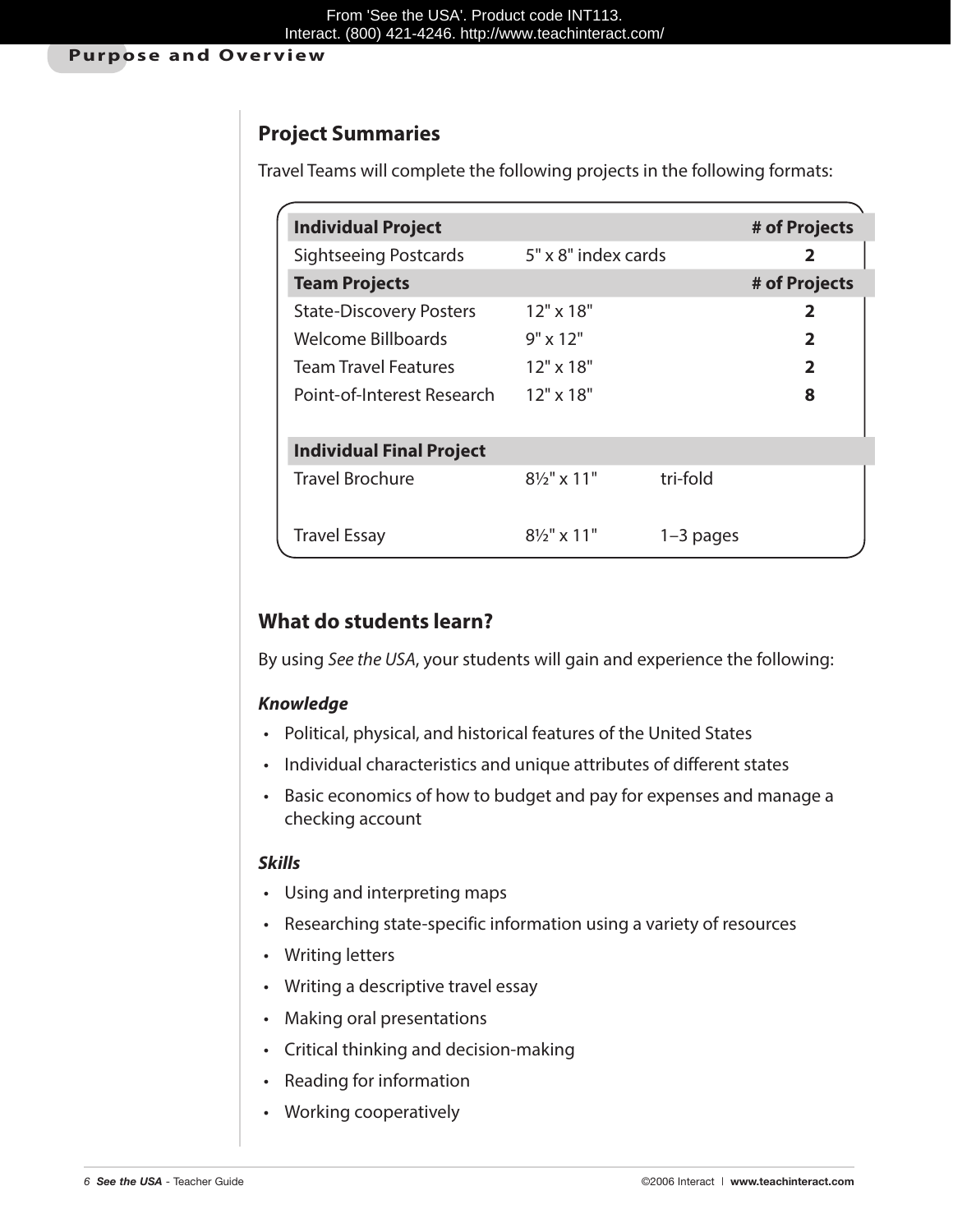# **Unit Time Chart**

Each lesson equals one class session.

|                                                                                                                                                                                                                                                                                                     | <b>Lesson 1</b>                                                                                                                                                                                                                     |                                                                                                                                             | <b>Lesson 2</b>        |                                                                                                                                                                                                                                                                                |  |
|-----------------------------------------------------------------------------------------------------------------------------------------------------------------------------------------------------------------------------------------------------------------------------------------------------|-------------------------------------------------------------------------------------------------------------------------------------------------------------------------------------------------------------------------------------|---------------------------------------------------------------------------------------------------------------------------------------------|------------------------|--------------------------------------------------------------------------------------------------------------------------------------------------------------------------------------------------------------------------------------------------------------------------------|--|
| <b>Gathering Background</b><br><b>Information</b><br>• Introduce the unit<br>of study<br>• Communicate with<br>state travel bureaus                                                                                                                                                                 | <b>Introduction to the Unit and</b><br><b>Team Building</b><br>• Introduce the unit<br>• Introduce and assign<br>team roles<br>• Establish team<br>checking accounts<br>• Complete rental car<br>agreement<br>• Create team markers |                                                                                                                                             | <b>Travel Planning</b> | • Introduce expectations and rubrics<br>• Teams plan trip itineraries<br>• Estimate travel mileage<br><b>Optional Travel Essay Writing Lesson</b><br>• Introduce tools to enable students<br>to successfully write a Travel Essay<br>Note: Lesson could extend to two sessions |  |
| Lesson 3-Lesson 19                                                                                                                                                                                                                                                                                  |                                                                                                                                                                                                                                     |                                                                                                                                             |                        |                                                                                                                                                                                                                                                                                |  |
| <b>Lesson 3</b>                                                                                                                                                                                                                                                                                     |                                                                                                                                                                                                                                     | <b>Lesson 4</b>                                                                                                                             |                        | Lessons 5-19                                                                                                                                                                                                                                                                   |  |
| <b>Introduction to Projects and Role</b><br><b>Rotations</b><br>• Review objectives and procedures<br>of unit<br>• Ensure students' understanding of<br>procedures, roles, and responsibilities<br>• Build team spirit and cooperation<br>• Teams define their Team Projects<br>for the entire trip |                                                                                                                                                                                                                                     | <b>Introduction to</b><br><b>Travel Days, Daily</b><br><b>Tasks, and Projects</b><br>• Introduce Travel Day<br>Schedule<br>• Begin the unit |                        | <b>Travel Days, Daily Tasks,</b><br>and Projects<br>• Continue Travel Days<br>• Continue to build team<br>spirit and cooperation                                                                                                                                               |  |
|                                                                                                                                                                                                                                                                                                     |                                                                                                                                                                                                                                     |                                                                                                                                             |                        |                                                                                                                                                                                                                                                                                |  |
| Lesson 20-Lesson 25                                                                                                                                                                                                                                                                                 |                                                                                                                                                                                                                                     |                                                                                                                                             |                        |                                                                                                                                                                                                                                                                                |  |
| Lessons 20–22                                                                                                                                                                                                                                                                                       |                                                                                                                                                                                                                                     | Lessons 23-24                                                                                                                               |                        | Lesson 25                                                                                                                                                                                                                                                                      |  |

**Teaching Tip:** With your class needs in mind, consider extending or combining Lessons 1–3 as you deem appropriate.